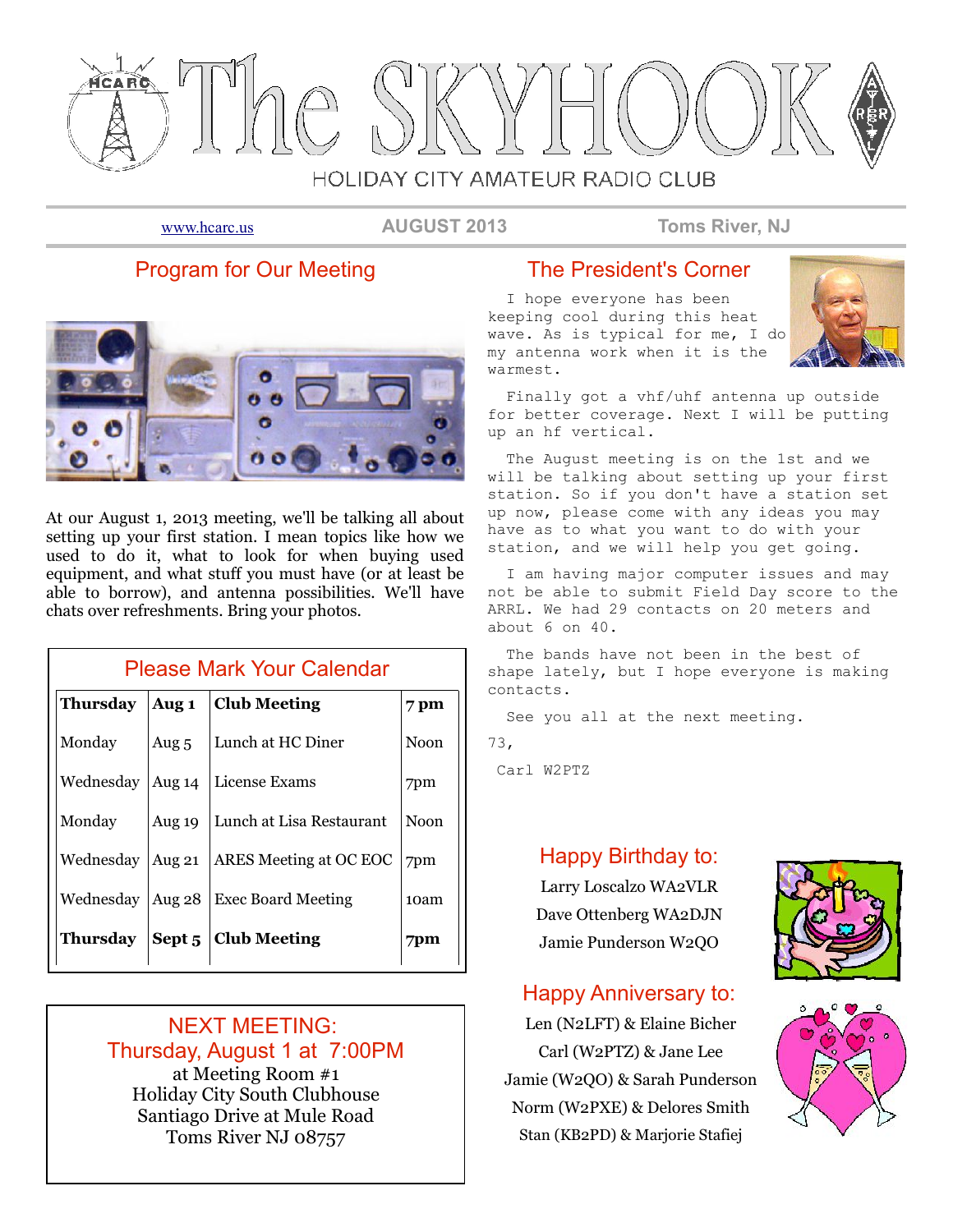# Ocean County ARES® News

## August 2013

The next meeting of Ocean County ARES will be on Wednesday, August 21st, 2013 at 7:00 PM at the Ocean County EOC, Robert J. Miller Airpark. All are invited to attend.

We are going to start holding ARES Training Nets on simplex (146.550 MHz, National ARES Simplex). A simplex test net is scheduled for the end of July to help establish a net preamble. Several members have requested simplex nets because during actual conditions during Sandy with sustained power losses, we eventually lost the repeater and had to use simplex. Operator patience is required because relays are frequent for some participating stations. Remember to use directed net protocol to avoid doubles and always pause and listen first.

## **Prepping for Brownouts and Blackouts**

## *from the ARES E-Letter of July 15, 2013*

The heat is rising across the country. The high demands for electricity to keep cool are increasing the risk of areas experiencing blackouts or brownouts. Brownouts typically occur during heat waves due to heavy equipment coming online, short circuits, or electrical companies decreasing voltage in order to meet the needs of peak time. Blackouts occur when it is a complete power outage and can last from hours to weeks.

It's important that you take action now and prepare for the next time service interruptions occur in your area. Because the length of a power outage can vary from a few hours to several days, you need to plan to get by without utilities for at least three days. Not sure how to prepare? FEMA is here to help. Use FEMA's "Going Off Grid: Utility Outages" activity module to reference simple steps to get prepared for an outage. Some utility outage checklist items include:

- · Document important phone numbers and vital power company information
- · Locate and label your utility shutoffs
- · Follow energy conservation measures to keep the use of electricity as low as possible, which can help power companies avoid imposing rolling blackouts
- · Have your disaster kit ready and stocked

The "Going Off Grid: Utility Outages" activity module is part of FEMA's "Preparedness Activities for Communities Everywhere" tools, which educate individuals about relatively easy steps to take to become prepared for all types of hazards. The tools are designed for anyone to use in coordination with local emergency preparedness partners to help better prepare for emergencies. For additional tips on blackouts visit: www.ready.gov/blackouts

It may just be my imagination, but my perception of brownouts during extreme hot weather seems to be less in Ocean County this year. I'm not sure if this is due to enhancements/improvements from the power companies or the effect of alternate energy, such as solar, augmenting commercial power generation. The hottest part of the day is when the sun is beating down on us and that is also when solar from thousands of homes and schools are also feeding the grid and reducing the generation need. Perhaps the result is more stable power for all.

73 de WX2NJ

Bob Murdock

Ocean County Amateur Radio Emergency Service®

# HCARC VE Report

This month we had our VE session on Wednesday evening July  $10^{th}$ . The session was attended by VE's Murray Goldberg KD2IN, Ed Picciuti W1EAP, John Roberts KQ4WR and Larry Puccio K2QDY. The group remained at the club house until 7:30 PM waiting for a walk-in candidate, but since there were none, we all went home at that time. This situation occurs from time to time, and we have discussed changing our profile from "walkin's welcome" to preregistration candidates only. There are pros and cons about doing this, as in the past we have had as many as three walk-ins come to a session.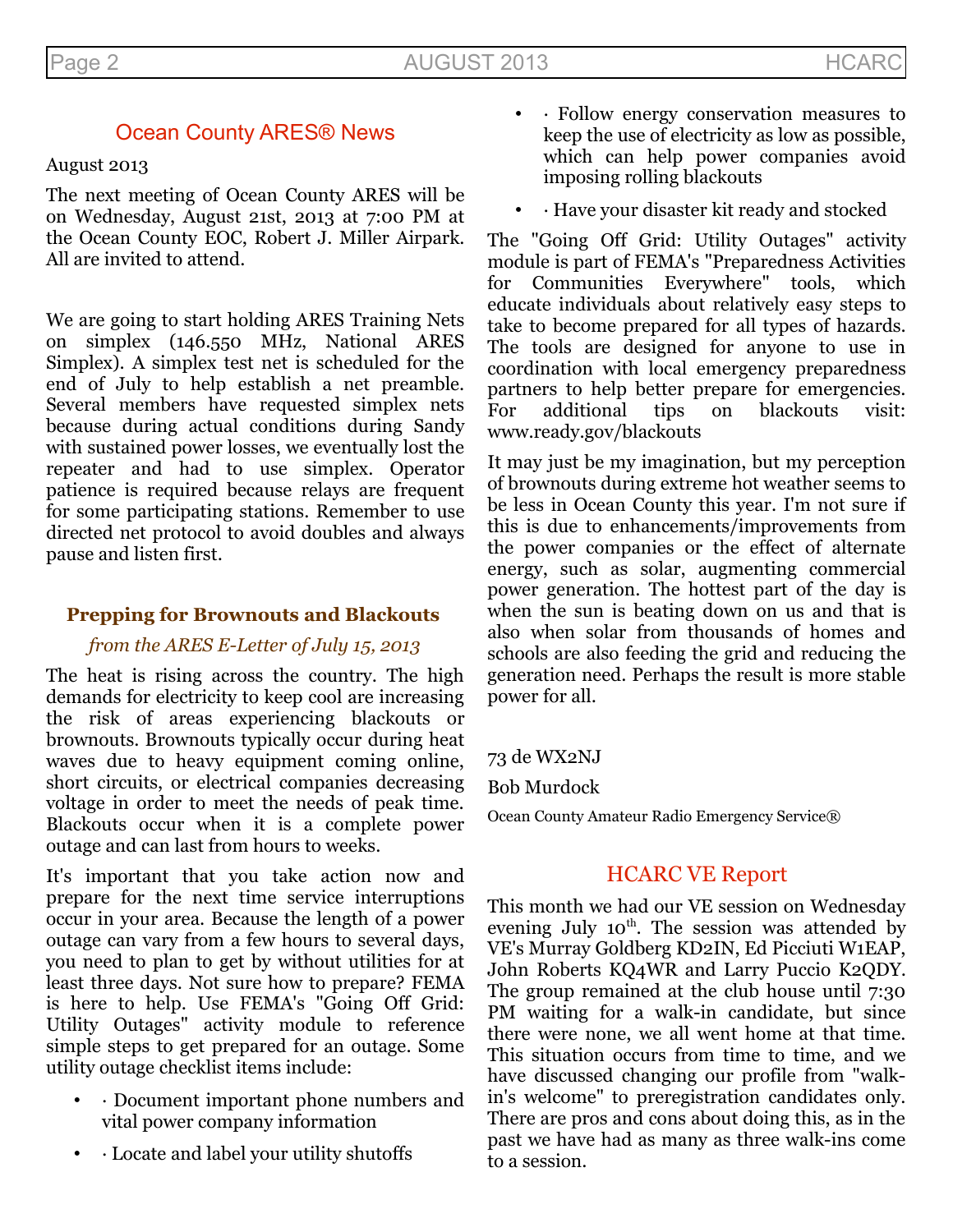# Big Dish in Wall Twp to Become Available

## *(from ARRL Letter July 18)*

The InfoAge Science History Museum in Wall Township, New Jersey, plans to make a 60 foot tracking dish antenna available to hams for moonbounce, secondary to its function as a radiotelescope. It was on the InfoAge site, then part of Fort Monmouth, that the US Army's "Project Diana" team in 1946 first received radio signals bounced from the moon.

According to InfoAge's Martin Flynn, W2RWJ, Daniel Marlow, K2QM, an InfoAge board member who teaches physics at Princeton, wants to use the dish, currently under rehabilitation after being dormant since the 1970s, to pursue radio astronomy for instructional purposes. Marlow's primary goal is to restore the TLM-18 dish antenna to working order and use it to see the 21 centimeter radiation from the Milky Way. But he also wants to observe radio pulsars, and since that activity can be performed at 70 centimeters, the TLM-18 will be made available to the Amateur Radio community for EME at 432 MHz on a secondary basis.

The dish, adjacent to the Ocean Monmouth Amateur Radio Club's (OMARC) N2MO at InfoAge, offers a gain of 35 dBi at 465 MHz. Project Diana occupied the building housing N2MO, Flynn noted. The after-effects of Hurricane Sandy continue to hinder the dish rehab project; power on the InfoAge campus remains out since the storm last year, and the facility is running on generator power. "It has slowed down the efforts at putting the TLM-18 back into service but has not stopped them," Flynn said, noting that OMARC members have been behind the project from Day One. It's hoped the dish will be ready for service next year. -- Thanks to InfoAge and Martin Flynn, W2RWJ

# Inverse Feedback

Please pardon my typo: In a photo caption in last month's issue, Joe Cuff's call was incorrectly listed as Q2KWP instead of W2KWP.

## **HCARC Official Badge Ordering**

The club's official badge maker is the Capital Engraving Co. in Longview, WA. To order a badge, simply call Capital at 1-800-628-4985 after 1PM M-F. All that is required is to give your call and first name and your mail address. Use your credit card to pay. Cost is \$12.50 plus \$2 S&H. Al Ross WA7UQE will take care of you and put the official logo and club name on your personal badge.

## *[Our VE Crew](mailto:lpuccio1@comcast.net?subject=VE)*

Murray [KD2IN](mailto:murraykd2in@comcast.net) John [K2JWH,](mailto:johnhinbarnegat@gmail.com) Paul [N2QXB,](mailto:n2qxb@hotmail.com) Lawrence [WA2VLR,](mailto:lloscalz@optonline.net) Dave [WA2DJN,](mailto:WA2DJN3@verizon.net) Ed [W1EAP,](mailto:epicciuti@hotmail.com) Larry [K2QDY,](mailto:lpuccio1@comcast.net) John [KQ4WR,](mailto:kq4wr@arrl.net) Stan [KB2PD,](mailto:kb2pd@arrl.net) Steve [N2WLH,](mailto:n2wlh@arrl.net) Kevin [W2FA](mailto:w2fa.kgw@gmail.com) Walter [KC2LFD,](mailto:wkorch@yahoo.com)

*License exams are given on the second Wednesday of each month at Holiday City South Clubhouse, Bldg A, which is at the corner of Mule Rd. and Santiago Dr. Directions: Go to Mule Rd. and to the corner of Santiago Dr. Turn into Santiago*

*Dr., then into the parking lot in front of the pool. Enter bldg. on right*

## **CLUB COMMITTEES**

*Refreshments:* Ed Baranowski *Webmaster:* Steve [N2WLH,](mailto:n2wlh@arrl.net) Carl [W2PTZ](mailto:w2ptz@arrl.net) *Publicity:* Ed [W1EAP](mailto:epicciuti@hotmail.com) *Programs:* Murray [KD2IN](mailto:murraykd2in@comcast.net) *Sunshine:* Dave [WA2DJN](mailto:wa2djn3@verizon.net) *Field Day:* Larry [K2QDY](mailto:lpuccio1@comcast.net) *VE Sessions:* Larry [K2QDY](mailto:lpuccio1@comcast.net) & the crew *Skyhook:* John Roberts [KQ4WR](mailto:kq4wr@arrl.net) *Fund Raising:* vacant *Membership:* Murray [KD2IN](mailto:murraykd2in@comcast.net)

## HOLIDAY CITY AMATEUR RADIO CLUB Toms River, New Jersey

|                        | Web Site WWW.hcarc.us |                    |              |  |  |  |  |
|------------------------|-----------------------|--------------------|--------------|--|--|--|--|
| President              | Carl Lee              | W2PTZ              | 732 575-7558 |  |  |  |  |
| Vice President         | vacant                |                    |              |  |  |  |  |
| Secretary              | John Hann             | K <sub>2</sub> JWH | 609 660-0985 |  |  |  |  |
| Treasurer              | Larry Puccio          | K <sub>2</sub> ODY | 732 349-2950 |  |  |  |  |
| <b>Executive Board</b> | Len Bicher            | N <sub>2</sub> LFT | 732-269-8678 |  |  |  |  |
| <b>Executive Board</b> | John Roberts          | KO4WR              | 732-350-1162 |  |  |  |  |
| <b>Executive Board</b> | Ed Picciuti           | <b>W1EAP</b>       | 732 736-0955 |  |  |  |  |
| <b>Executive Board</b> | Don Smith             | W <sub>2III</sub>  | 732 505-4821 |  |  |  |  |
| W2HC Trustee           | Don Smith             | W2III              | 732 505-4821 |  |  |  |  |
|                        |                       |                    |              |  |  |  |  |

Membership is open to all interested persons. Ham license is not required. Dues are \$20.00 per year, payable Jan 1<sup>st</sup>. Members joining during the year will have the dues prorated. Family membership \$30.00.

---------------------------------------------------------- Meetings are held on the first Thursday of every month, at 7:00 pm. Location: Meeting Room #1 in the Holiday City South Clubhouse. Directions: Go to Mule Rd. and to the corner of Santiago Dr. Turn into Santiago Dr., then into the parking lot in front of the pool. Enter bldg. On right. ---------------------------------------------------------

The SKYHOOK is published monthly. Editor and Publisher: John Roberts [KQ4WR](mailto:kq4wr@arrl.net) phone: 732 350-1162 E-mail [KQ4WR@arrl.net](mailto:KQ4WR@arrl.net) Send all newsletter items to: John Roberts 7 Lincoln Ct. Whiting, NJ 08759-1505, or e-mail [KQ4WR@arrl.net](mailto:KQ4WR@arrl.net)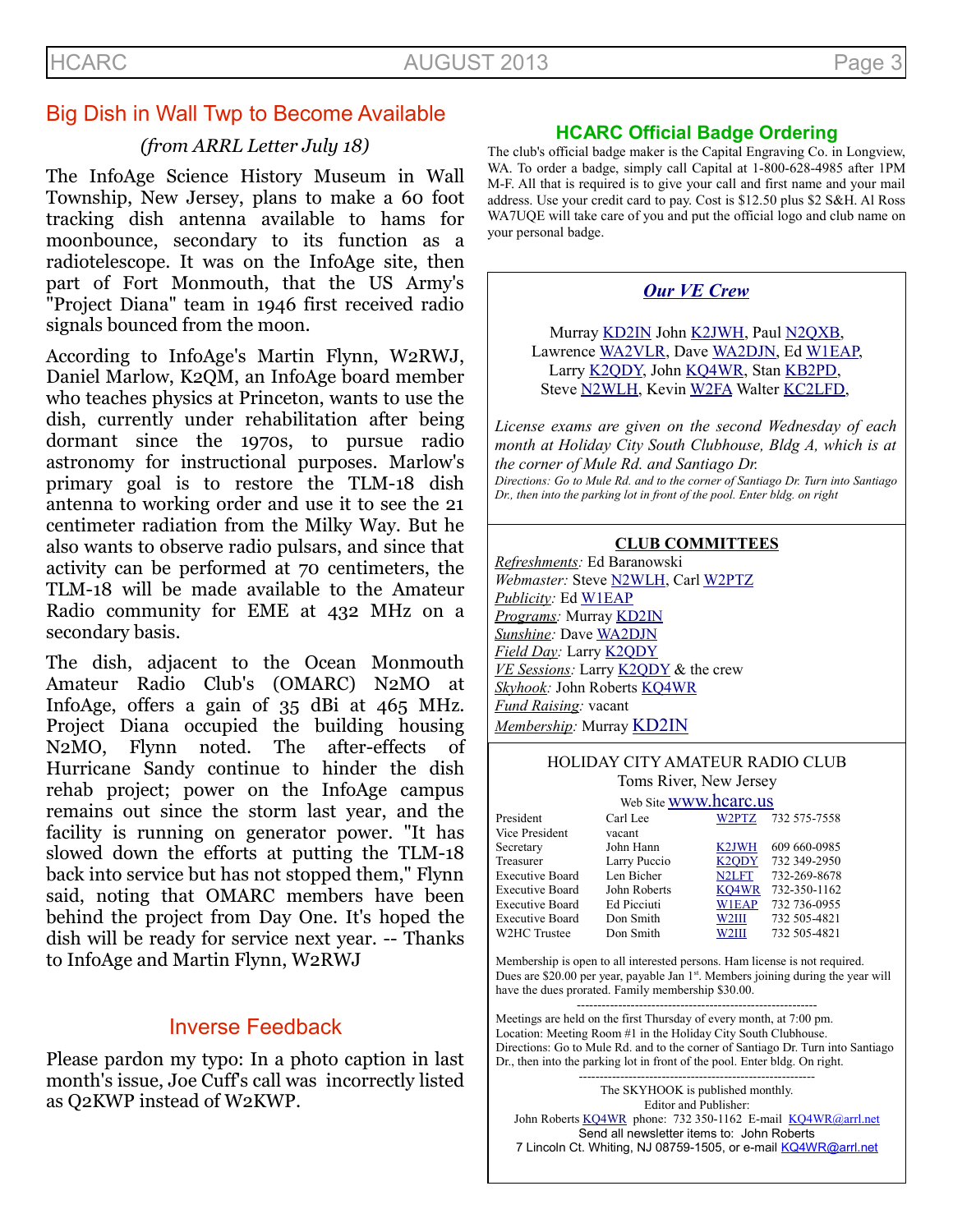# Page 4 **AUGUST 2013** AUGUST 2013

The 2 Meter Band – It's not just for HT's

144.000-144.050 EME (CW)

144.050-144.060 CW Beacons

144.050-144.100 General CW and weak CW

144.100-144.200 EME and weak-SSB

144.100-144.300 Weak signal

144.200 National calling frequency

144.200-144.275 General SSB operation

144.275-144.300 Propagation beacons

144.300-144.500 OSCAR satellites

144.500-144.600 Linear translator inputs

144.510-144.890 FM repeater inputs

144.600-144.900 FM repeater inputs

144.900-145.100 Weak signal and FM simplex

 and Packet (145.01,03,05,07,09 are widely used for packet\*)

145.110-145.200 Linear translator outputs

145.110-145.490 Repeater outputs

145.500-145.800 Miscellaneous and experimental modes

145.790 APRS packet

145.800-146.000 OSCAR satellites

146.010-146.385 Repeater inputs

146.050-147.090 Repeater inputs

146.400-146.570 Simplex

146.445-146.450 Repeater outputs

146.450-146.490 Repeater outputs

146.520 National FM Simplex Calling Frequency

146.535-146.600 Simplex

146.610-146.985 Repeater outputs

146.985-147.390 Repeater outputs

147.420-147.440 Simplex

147.445-147.450 Repeater inputs

147.460-147.560 Simplex

147.585-147.990 Repeater inputs

Notes: The frequency 146.40 MHz is used in some areas as a repeater input.

\*145.010 is used for BBS's

For local repeater data, see [www.ARSS-inc.org/](http://www.arcc-inc.org/)

# **DECLASSIFIED** *Ads*

# For Sale

Icom IC-W32A FM HT for 2M & 440. With battery, belt clip, and antenna. Includes:

- Icom BP-173 Ni-Cd 2nd battery for full power.
- Icom BP-170 battery case for AA cells for emerg. power.
- ICOM wall charger, also car 12v cigar socket charging cable.
- Padded belt clip and lanyard clip protective soft carrying case.
- Icom 43 page manual plus pocket quick manual.

Specs: 5 W. output on 2M and 440. Plus 200 plus memory channels for Ham frequencies plus weather, avionics and other non-Ham frequencies. Fully featured functions that anyone could want. Price: \$125.

*Also*

 Universal Charger, Analyzer and Re-conditioner for any and all rechargeable batteries. (Including the HT's batteries above.) Powerex MH-C777 Plus II model.

Price: \$35. If purchased with the HT :\$20.

Contact Murray at 732 505 6860 or [murrayKD2IN@comcast.net](mailto:murrayKD2IN@comcast.net)

# For Sale

A complete Yaesu FT60R w/ brand new Ni-Mh one week old AA Battery pack, quick charger, lapel microphone/speaker, original manual, ADMS programing disk, & Nifty CARD.

# *Also*

An AMERITRON AL-811 Linear amplifier, an MFJ 1272B mic switch, and a Mirage MP1 Power /SWR meter. Check reviews. This equipment was used by me and is working fine. Call Ed 732-736-0955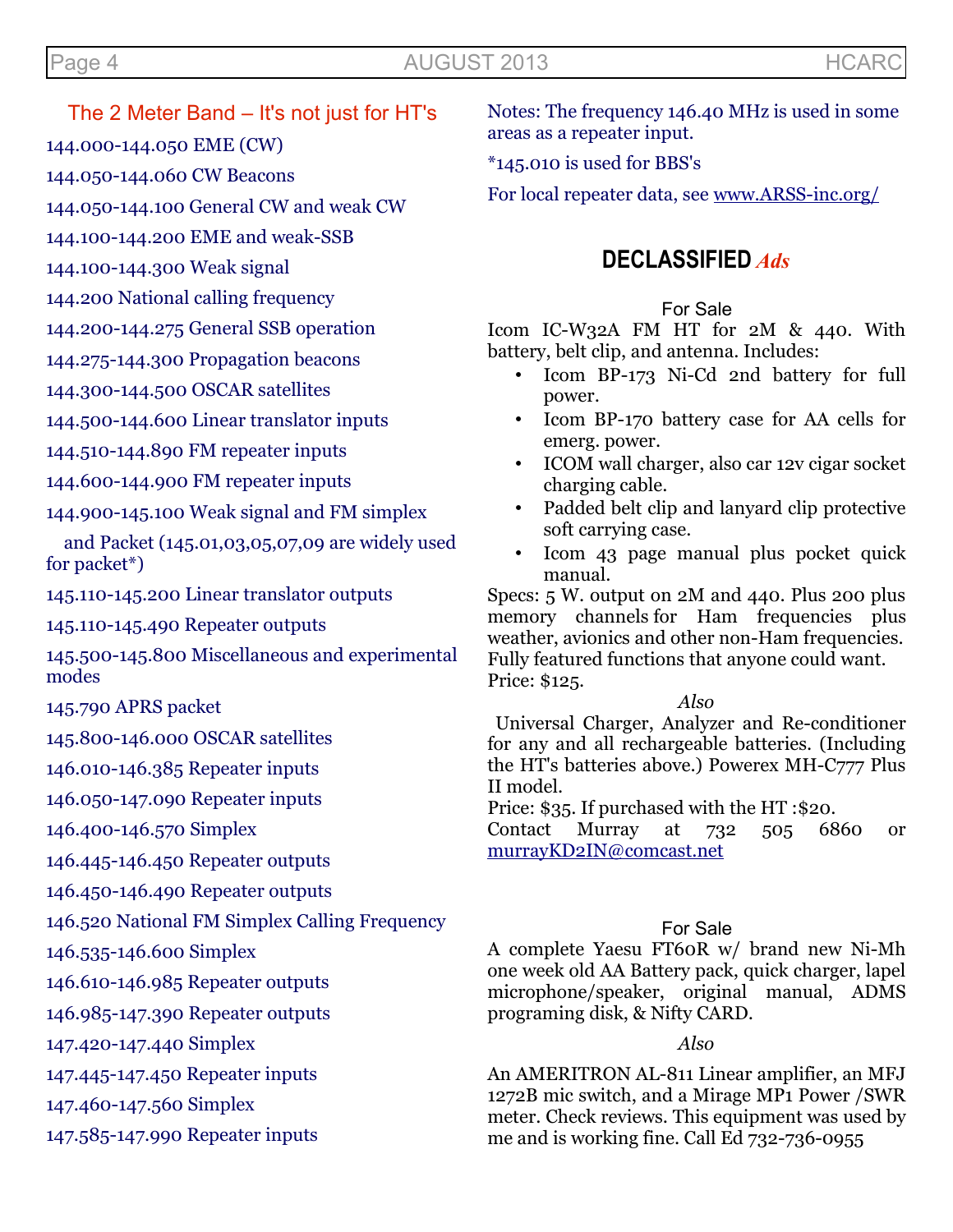# CQWW: The Rules Have Changed

The rules for the CQ WorldWide SSB and CW contests have been changed and simplified. Before you start, check out the revised rules at [www.cqww.com](http://www.cqww.com/) so you won't be disappointed. The next CQWW is the CQWW SSB contest on Oct 26-27.

# Collecting Islands and Lighthouses

Some people collect coins or stamps or antiques, but have you considered collecting QSL cards from lighthouses or islands?

Islands On The Air was created by Geoff Watts, a leading British short wave listener in 1964. In 1985, Geoff asked the Radio Society of Great Britain to take over the program's management. There are some 1000 islands worldwide that meet the criteria for IOTA status. Each island is assigned a number based on its continental location, i.e., Long Beach Island, N.J. is NA-111. The criteria for IOTA status is spelled out in the RSGB's IOTA Directory which can be obtained from the [www.rsgbiota.org](http://www.rsgbiota.org/) website. The directory lists, by continent, all the islands with their respective numbers, as well as program rules.

There are many islands of historical interest: Elba, EU-028 where Napoleon Bonaparte was first exiled, and Saint Helena, AF-022 where he died; Pitcairn Island, OC-044, where descendants of the HMS Bounty still reside; Norfolk Island, OC-005, which James A. Michener described in his "Tales of the South Pacific"; Islands of the World War II Pacific island-hopping campaigns, such as Tarawa, OC-017, Guam, OC-026, Saipan, OC-086 and Midway, OC-030, to name only a few. Some islands are sovereign nations, such as continental Australia, OC-001.

The IOTA Program offers certificates for working 100, 200, 300, 400, 500, 600 and 700 islands. In addition there are awards for each of the seven continental areas and Arctic Islands, British Isles, West Indies and finally, a World Diploma.

You can enter your QSL card data into the IOTA website and then generate and print a list of your island contacts which should be submitted along with your QSL cards to your IOTA checkpoint.

There's a similar organization for lighthouses. Check out these websites: [www.rsgbiota.org](http://www.rsgbiota.org/) and [www.wlota.com](http://www.wlota.com/)

# DX Reports

We enjoy seeing mid-month to mid-month dx reports. Here are the ones we received in July. By the way, our deadline is the 20<sup>th</sup> of each month, a few days earlier in February and December.

# **Joe Militano [KC2QLA](mailto:KC2QLA@verizon.net) worked:**

| 06/18/13 | VE3SGB               | 20m SSB             | Canada                |
|----------|----------------------|---------------------|-----------------------|
| 06/29/13 | VP <sub>2</sub> ETE  | 20m SSB             | Anguilla              |
| 06/29/13 | PY <sub>2</sub> DN   | 17m SSB             | <b>Brazil</b>         |
| 06/30/13 | NBoG/HI <sub>3</sub> | 20m SSB             | Dominican<br>Republic |
| 07/02/13 | YV6CR                | 20m SSB             | Venezuela             |
| 07/03/13 | EA8YB                | 10 <sub>m</sub> SSB | Canary Islands        |
| 07/03/13 | HC <sub>2</sub> AO   | 15m SSB             | Ecuador               |
| 07/03/13 | FG6DH                | 15m SSB             | Guadeloupe            |
| 07/04/13 | KG4To                | 17m SSB             | Guantanamo Bay        |
| 07/04/13 | DO <sub>4</sub> DXA  | 15m SSB             | Germany               |
| 07/04/13 | I5ZSS                | 15m SSB             | Italy                 |
| 07/07/13 | ZD8RY                | 15m SSB             | Ascension Island      |
| 07/07/13 | LV8EEM               | 12m SSB             | Argentina             |
| 07/09/13 | OT <sub>4</sub> A    | 17m SSB             | Belgium               |
| 07/11/13 | PJ7FF                | 20m SSB             | St. Marten            |

## *On QRP:*

| $ 06/25/13 $ $ 8C2AO $ | $\vert$ 17m SSB $\vert$ Austria |  |
|------------------------|---------------------------------|--|
| $ 06/27/13 $ $ 9A7R $  | 20m SSB   Croatia               |  |

## **Russ Young [WA2VQV](mailto:WA2VQV@aol.com) worked:**

| EW1TZ                   | 30m CW   | Belarus                        |
|-------------------------|----------|--------------------------------|
| HH <sub>5</sub> /KCoW   | 30m CW   | Haiti                          |
| 5B4AFM/P                | 20m CW   | AS-120 Cyprus                  |
| MJ/PA9JO                | 20m RTTY | Jersey                         |
| ES3AX                   | 17m CW   | Estonia                        |
| KG4TO                   | 17m SSB  | Guantanamo                     |
| <b>SU<sub>9</sub>VB</b> | 17m SSB  | Egypt                          |
| T <sub>46</sub> C       | 17m SSB  | NA204 Isla Santa Maria<br>Cuba |
| YV5EPM                  | 17m SSB  | Venezuela                      |
| CE <sub>1</sub> TT      | 17m RTTY | Chile                          |
| ZA/UA4WHX               | 17m RTTY | Albania                        |